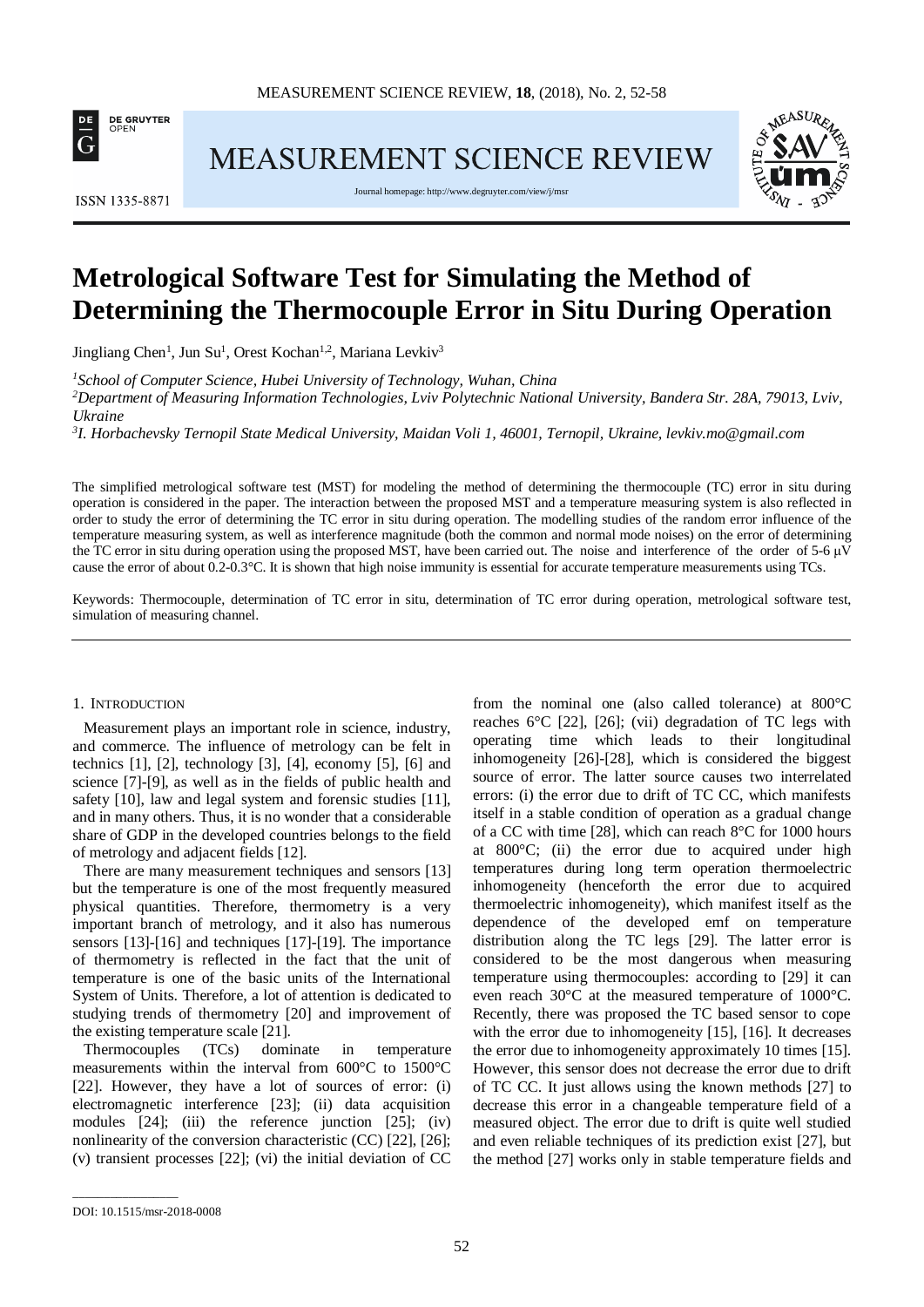does not work in changeable temperature fields. However, the sensor [15], [16] requires methods for temperature control, for instance [30].

Data acquisition systems for TC are being complicated by correction of various errors [24], [25] and implementation of auxiliary procedures [31]-[33]. This makes it difficult to determine their metrological properties. To solve this problem the simulation modeling is widely used [32], [34]. A special software tool, called the metrological software test (MST), was proposed [34]. The MST contains templates of simulation models of typical components of a measuring channel that take into account various components of the error. It allows simulating different values of components of the error, the relations between them, the effect of influence quantities, drifts due to time and temperature, etc. The MST allows determining the reaction of the studied measuring channel to various errors and the efficacy of the error suppression measures. However, the MST presented in [34] is very complex. The goal of this paper is to create the special simplified MST to study the method of determining the TC error in situ during operation [33] (henceforth the method of determining the TC error). The method [33] is possible only for the sensor proposed in [15], [16].

# 2. THE METHOD OF DETERMINING THE THERMOCOUPLE ERROR IN SITU DURING OPERATION

The method of determining the TC error [33] using the purposeful change of a temperature field along the TC legs was proposed. A regular TC (i.e., a TC available on the market and described in [13], [22]), labeled as 1, is shown in Fig.1. It is located in the bore of tubular multi-zone furnace 2. Furnace 2 is attached to the wall of object 3 whose temperature is to be measured. The axis of symmetry is 4.



Fig.1. The method of determining the TC error.

The temperature field of object 3 (the temperature field labeled A an the bottom of Fig.1.) changes during operation (for example, within A1 and A2 due to diurnal or weather changes or both simultaneously). In this case, the error due to acquired thermoelectric inhomogeneity appears. Therefore, the first goal of furnace 2 is to stabilize the temperature field profile along the legs of TC 1. Furnace 2 stabilizes temperature field maintaining the temperature field profile labeled B (see Fig.1., lines L3 and L4). Such stabilization does not make it possible for the error due to acquired thermoelectric inhomogeneity of TС 1 to appear.

Thus, the correction of the TС 1 error is reduced to the correction of the individual deviation of TС 1 CC from the nominal one (based on the calibration before operation) and the correction of the error due to drift of the TС 1 CC with operation time. The methods to correct the error due to drift of a TC CC are known [27]. The method for forecasting the error due to drift of a TC CC using neural networks was proposed [27]. This method allows correcting the individual drift of a TC CC based on the results of determining the TC error. However, the high potential of the method [27] can be only used when a periodic determination of the individual TC error during operation is performed.

Therefore, the second goal of furnace 2 is to carry out a purposeful change in the profile of the temperature field to determine the current error of a TС (the error at a certain instant according to the method described in [33]) in situ during its operation. When determining the TC error, the zone of temperature gradient of the temperature field along TC 1 legs is shifted to the position labeled C (see Fig.1., lines L1 and L2). In the profile of temperature field labeled C, emf is developed by the sections of TC 1 that are usually operated at low temperatures (which means that L3-L2>0). Therefore, the CC of these sections L1-L2 does not undergo degradation and thus does not drift during operation. If the temperature of the TC 1 measuring junction during this procedure remains constant, then the difference between the emfs developed in the profiles B and C equals the error due to drift of the CC of TC 1 [33]. Before the operation of TC 1, its calibration in the profile of the temperature field C is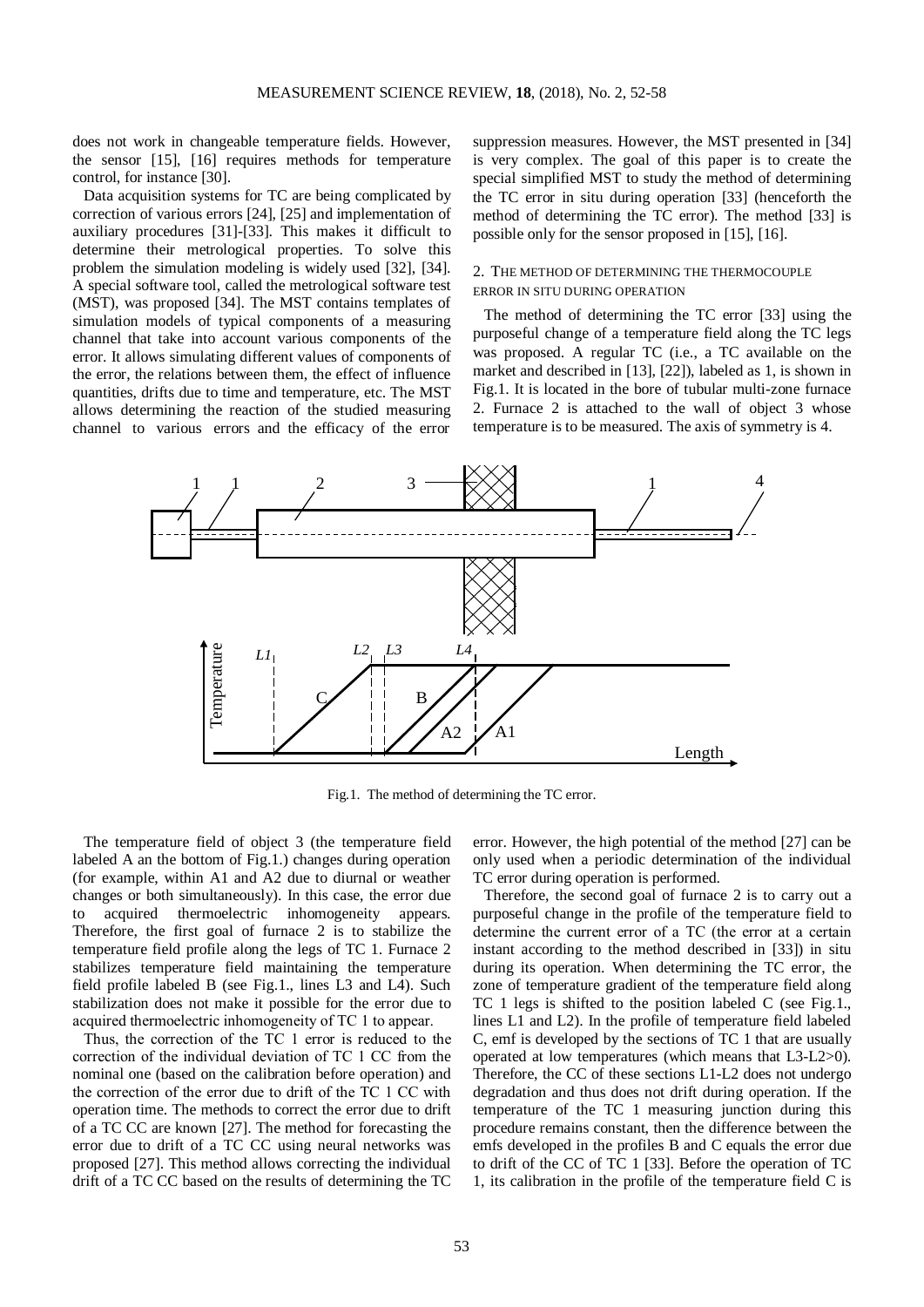necessary. The emf of TC 1 during this calibration is developed only by the section limited by lines L1-L2. Based on the results of this calibration, one will determine the initial error of the TC. The sum of the initial error and the error due to drift equals the current TC error [33]. The TC 1 error will decrease 8-12 times. Thus, the combination of the methods [27] and [33] ensures the high accuracy of temperature measurements.

# 3. THE STRUCTURE OF THE MST FOR STUDYING THE METHOD OF DETERMINING THE THERMOCOUPLE ERROR

The general structure of the simplified MST, which allows testing the measuring channel in the mode of TC error determination [35], is given in Fig.2. It consists of the following software blocks: (i) the specification of the parameters of profiles of the operation temperature field of the TC and the deviations of the Seebeck coefficient from the nominal one during operation; (ii) the calculation of the temperatures of the endpoints of the virtual sections, into which the TC is split, during operation  $T_{Li}^{OPER}$  and during the determination of TC error  $T_L^{ER}$  according to the method [33]; (iii) the calculation of the nominal thermo-emf E*<sup>i</sup> NOM* for the virtual sections; (iv) the calculation of the error of the endpoint temperatures of the virtual sections into which the TC is split caused by the errors of the temperature control systems of multi-zone furnace 2; (v) the calculation of the absolute errors of these virtual sections; (vі) the calculation of the actual thermo-emfs of these virtual sections; (viii) three accumulative adders. The accumulative adders calculate both the net nominal and actual thermo-emfs of the TC and its error based on the calculations of the corresponding parameters of the virtual sections.

To study the influence of separate components on the residual error of TC 1 (the error of the correction of the error due to drift of the CC of TC 1), the coefficients K*СONT* and K*DEG* are applied. The coefficient K*СONT* determines the level of the random error in the systems for setting the profile of temperature field of each zone in furnace 2 during operation and calibration. The error  $\Delta T_{CONT}$  can be randomly simulated by the formula

$$
\Delta T_{CONT} = K_{CONT} \cdot (rnd - 0.5) \tag{1}
$$

where  $rnd$  – uniformly distributed random variable with limits of change from 0 to 1.

The coefficient K<sub>*DEG*</sub> determines the random deviation of the rate of degradation processes in the virtual sections into which TC 1 is split. The error of each virtual section is randomly simulated by the formula

$$
\Delta T_{DEG} = K_{DEG} \cdot \Delta e_i \cdot (rnd - 0.5) , \qquad (2)
$$

where *Δe<sup>i</sup>* - the deviation of the Seebeck coefficient of the *i*th section due to degradation of the legs.

The connection block diagram of a temperature measuring system to the MST is given in Fig.3. It includes the MST, whose output generates the nominal value of TC thermoemf  $E_{TP}^{NOM}$ , the actual TC thermo-emf (including the error) E*TP* and the value of the absolute error of the TC CC ΔE*TP*. The values of thermo-emf  $E_{TP}^{NOM}$  and  $E_{TP}$  simulate the thermo-emf developed by the TC in the temperature field of determining the error due to drift of the TC CC and in that of operation. These values are submitted to the temperature measuring system that is currently under test. The random errors of the measuring channel of emf  $\Delta z^{RND}$  are superimposed with  $E_{TP}^{NOM}$  and  $E_{TP}$  in this system.



Fig.2. The structure of the simplified MST to test the measuring channel in the mode of determining the TC error during operation.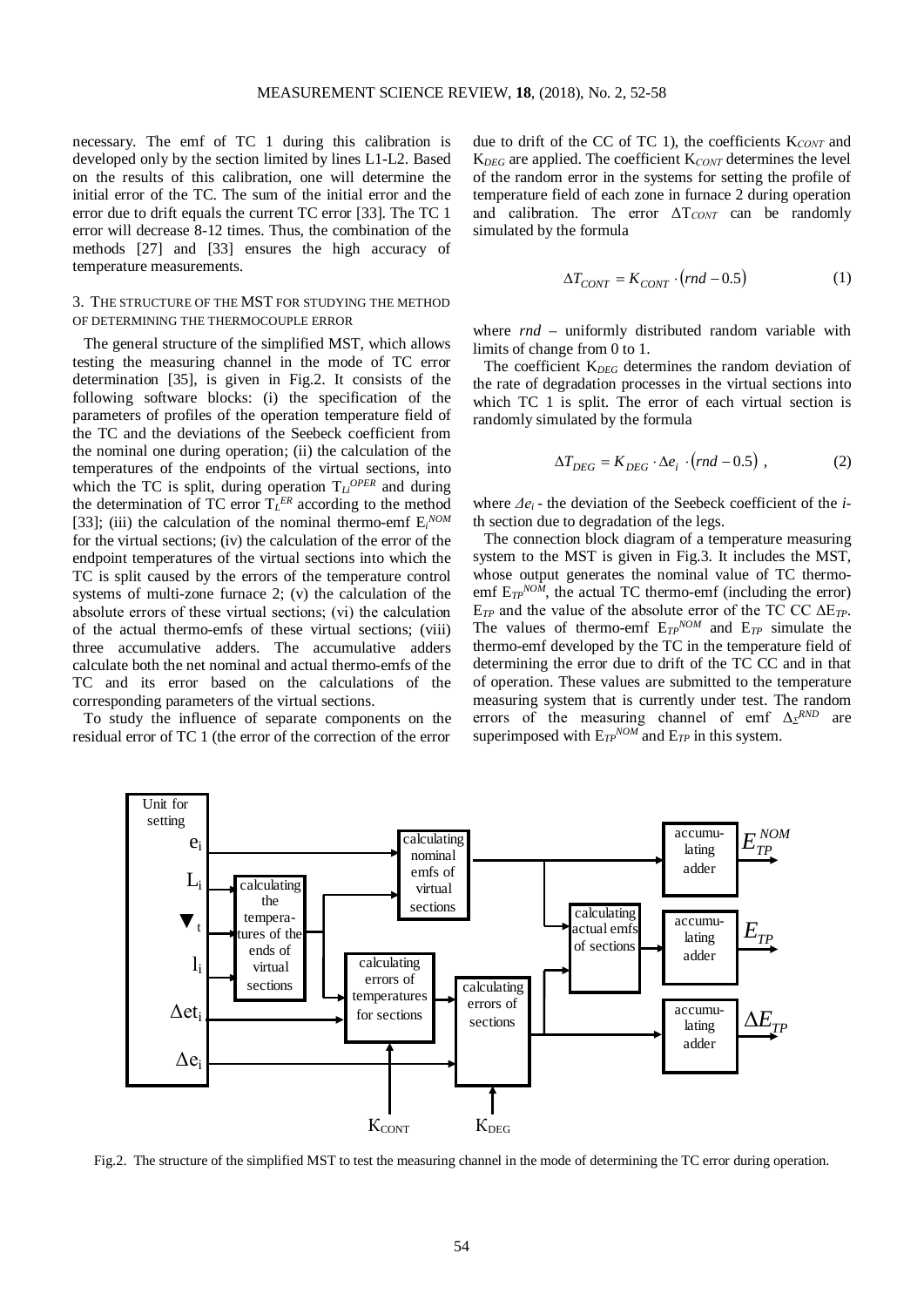The values of the error due to noise  $\Delta z^{NOISE}$  are randomly simulated similarly to (1). To study the effect of  $\Delta z^{NOISE}$  on the error determination, the coefficient K*NOISE* similar to the coefficient K*СONT* is applied.

Based on the values of thermo-emfs  $E_{TP}^{NOM}$  and  $E_{TP}$  the temperature measuring system has to determine the error  $\Delta E_{TP}$ <sup>SYS</sup> of the main TC, which will be used by the system in the future to correct its error by constructing the individual model of the error due to drift of the TC CC, using, for instance, neural networks as in [27]. The unit analysis of correction error determines the deviation of the error value ΔE*TPSYS* obtained by the temperature measuring system from the error value ΔE*TP* determined by the MST. The unit analysis of correction error interprets these deviations as the error of determining the error for the main TC.



Fig.3. The connection of the temperature measuring system to the MST in the mode of determining the error of the main TC.

# 4. THE RESULTS OF THE STUDY

### *A. Influence of the error of temperature control*

Firstly, the influence of the error of temperature control of zones in multi-zone furnace 2 (see Fig.1.) on the error of determining the TC error during operation was studied. For this purpose the following values of the coefficient K<sub>CONT</sub>= 0.1; 1; 10; 100 were considered. These values correspond to the change in the random error of the systems for setting the profile of temperature field for furnace 2 within the interval  $\Delta T_{\text{CONT}} \leq 0.00125...1.25^{\circ} \text{C}$  because type K TCs were studied.

At the same time, the coefficient, which characterizes the rate of degradation in virtual sections, into which TC 1 was split, was given the minimum, that is K*DEG=*0.1. This means that the rate of degradation in all TC 1 virtual sections was very small, that is, ΔT*DEG=*0.00125°C. The coefficient K*NOISE*, determining the level of the random error in the measuring channel, was also set as minimum K<sub>NOISE</sub>=2. This means that the voltage of the random error of the measuring channel does not exceed U*NOISE*≤1 µV. This corresponds to the temperature error of ΔT*NOISE=*0.025°C.

The results of the study are presented in Fig.4. In this figure, there are four random realizations with the maximum error of determining the TC error for the abovementioned values of K<sub>CONT</sub> = 0.1; 1; 10; 100 (x-axis), K<sub>DEG</sub>=0.1 and K*NOISE* =2 among 50 realizations.

As can be seen from Fig.4., the errors of the systems for setting the profile of temperature field of furnace 2 virtually do not affect the method of determining the TC error. This statement is in accordance with the theoretical study of the influence of the errors of the systems for setting the profile of temperature field. The errors of these systems affect the error of determining the TC error indirectly. These errors determine only the level of the error due to acquired thermoelectric inhomogeneity. Thus, they are the infinitesimals of higher order with respect to the emf developed by the TC.



Fig.4. The error of determining the TC error versus the temperature control error of the system of zones in multi-zone furnace 2.

# *B. Influence of the rate of degradation*

Then the influence of the rate of degradation in the virtual sections into which TC 1 is split, on the proposed method of determining the TC error was studied. To carry out this study, the coefficient K*DEG* was set equal to the following values K*DEG=*0.1; 1; 10. This corresponds to the change of the Seebeck coefficient of type K TC within the interval ΔT*DEG*≤0.00125…0.225°C, or on 12.5 %. The values of the coefficients K*СONT=*0.1 and K*NOISE*=2 were set as minimum; therefore, the errors caused by them do not exceed ΔT*CONT*≤0.00125°C and ΔT*NOISE*≤0.025°C, respectively.

The results of the study are given in Fig.5. In this figure, there are four realizations with the maximum error of determining the TC error ΔΔE*TC* for the values of the coefficients K*DEG=*0.1; 1; 10 (x-axis), K*CONT=*0.1 and K*NOISE*=2 among 50 realizations.



Fig.5. The error of determining the TC error versus the rate of degradation of virtual sections of TC1.

As can be seen from Fig.5., the rate of degradation in the virtual sections, into which TC 1 is split, virtually does not affect the error of determining the TC error during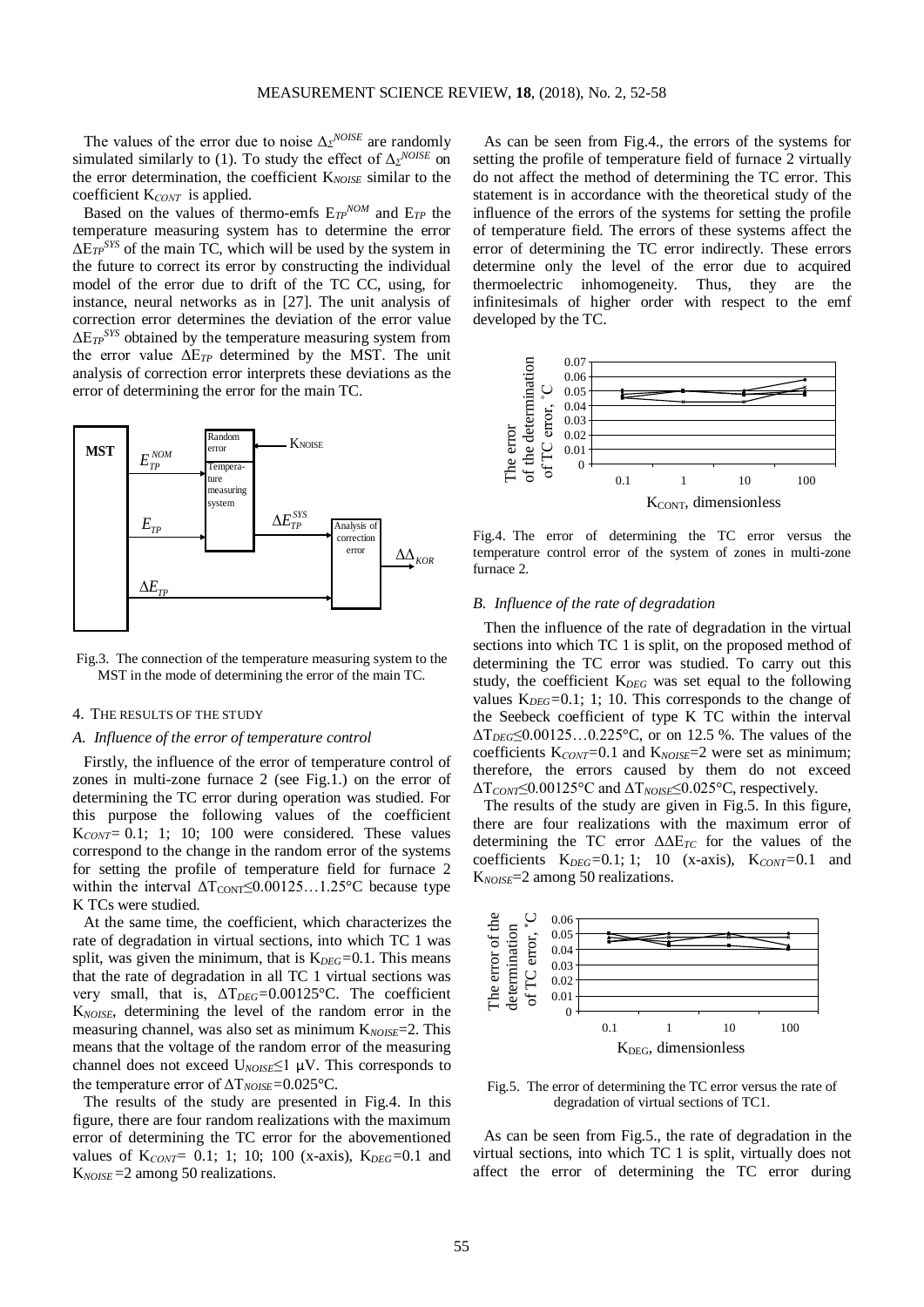operation. This statement is in accordance with the theoretical study. This is because the proposed method of determining the TC error is intended to eliminate the influence of the deviation of the individual rate of degradation in TC legs from the typical one.

#### *C. Influence of the random error*

The influence of the random error of the measuring channel on the proposed method of determining the TC error was also studied. To carry out this study, the values of the coefficient determining the level of random error were set as follows K*NOISE=*2; 10; 50. This corresponds to the change of the random error within the limits  $U_{NOISE} = \pm (1...25) \mu V$ , which corresponds to  $ΔT<sub>NOISE</sub>=±(0.025...0.625)°C$ . The values of the coefficients  $K_{CONT} = 0.1$  and  $K_{DEG} = 0.1$  were set as minimum; therefore, the errors caused by them do not exceed ΔT*CONT*≤0.00125°C and ΔT*DEG*≤0.00125°C, respectively.

The results of the study are given in Fig.6. In this figure there are realizations with the maximum and minimum errors of the error of determining the TC error ΔΔE*TC* for the values of the coefficients K*NOISE=*2; 10; 50 (x-axis), K<sub>CONT</sub>=0.1 and K<sub>DEG</sub>=0.1 among 50 realizations. As can be seen from Fig.6., the error of determining the TC error during operation rises strongly with the rise of the random error of a measuring channel. This rise is virtually proportional to the rise of the random error. Thus, the main

source of the error of measurements of the TC CC during the procedure of determining the TC error during operation is the random error of the measuring channel of emf.



Fig.6. The error of determining the TC error versus the random error of the measuring channel.

# *D. Decreasing the influence of common and normal mode noises*

It should be noted that the random error of a measuring channel of emf usually consists of two components: (i) the noise of the input amplifier of TC emf; (ii) the residual error due to the normal and common mode noises. The effect of the input amplifier's noise can be reduced by an integrated analog-to-digital converter (in particular, dual slope integration or sigma-delta analog to digital converters) and a high-quality operational amplifier.



Fig.7. The error of determining the TC error for the discrete averaging of two and four measurement results versus interference amplitude.

Further reduction of the random error can be performed by averaging the results of several replicate measurements. Due to the fact that the input amplifier's noise is close to the white noise, the coefficient of reduction of its effect is proportional to  $n^{0.5}$ , where n is the number of averaged replicate measurements [36]. The residual error due to the normal and common mode noises is caused by the power grid delivering power supply to a measuring channel. Therefore, within a series of sequential measurements they

have virtually deterministic nature. This fact makes it possible to improve the efficiency of averaging the results of several replicate measurements by increasing the time of measurements. A simpler method for improving the accuracy is averaging of an even number of replicate measurements [37]. In this case, the beginning of each measurement has to be synchronized with the corresponding phase of the power grid voltage. For instance, it is reasonable to average the results of two measurements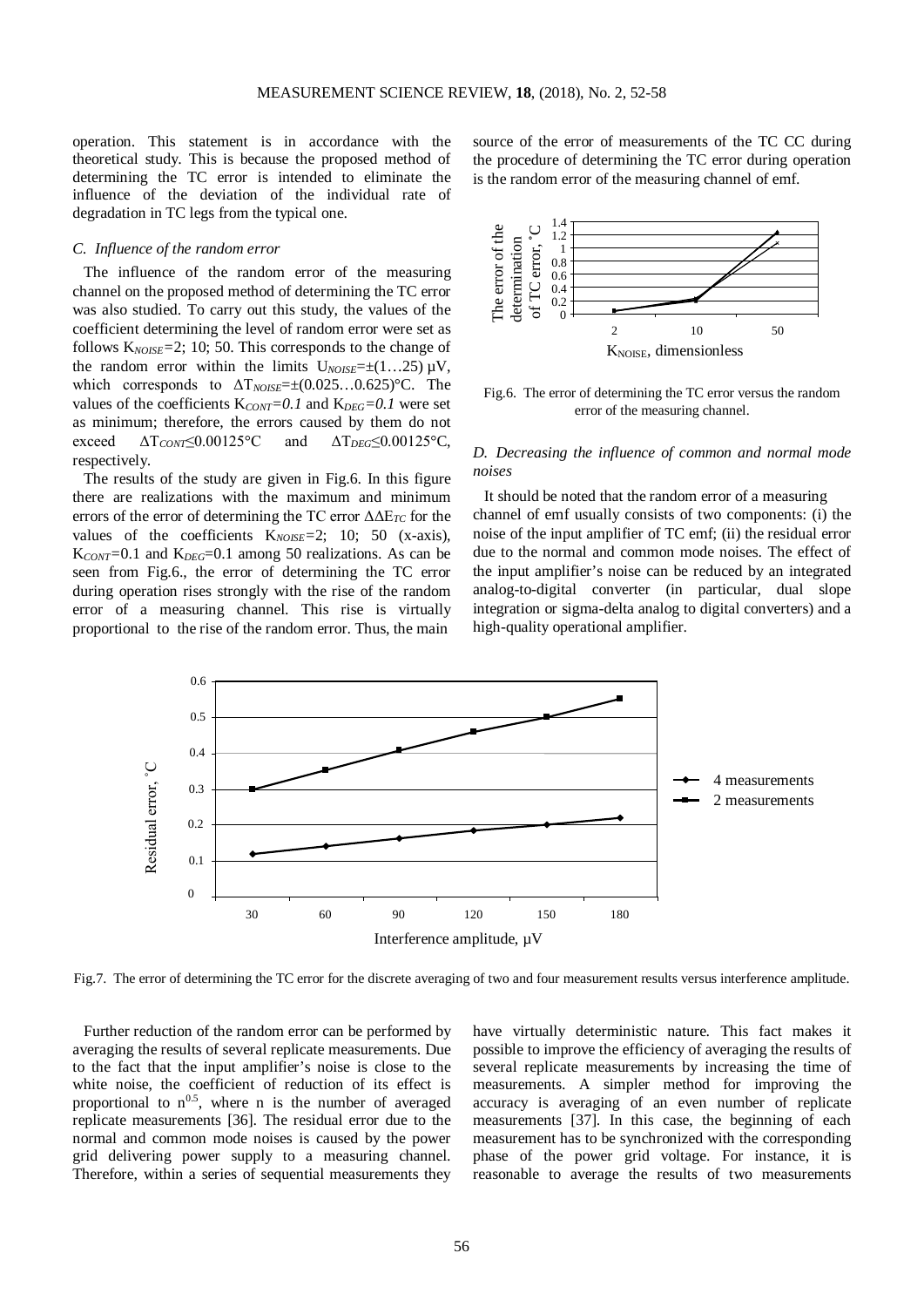whose beginnings are shifted in time on an odd number of halves of the power grid period. Thus, the residual interference during each measurement is shifted by 180°. The error of determining the TC error in this case is given in Fig.7. (the upper straight line) among 50 realizations. The error in this case, in comparison with the errors given in Fig.6., is approximately two times lower, whereas the amplitude of the interference is about four times greater. Even greater accuracy can be achieved by averaging four measurement results, whose beginnings are shifted on an odd number of quarters of the power grid period. Then, the residual interference during each measurement is shifted by 90°. The error of determining the TC error in this case is also given in Fig.7. (the bottom line). As can be seen from Fig.7., the error of determining the TC error decreases even more than twice.

#### 5. CONCLUSIONS

As it is shown in the paper, the random error as well as the normal and common mode noise has considerable effect on the proposed method of determining the TC error [33]. They can significantly increase the error of determining the TC error using the proposed method. The noise and interference of the order of  $5-6 \mu V$  is still acceptable. They cause the error of about 0.2-0.3°C. Therefore, high noise immunity is a necessary condition for high accuracy of TC error correction and, consequentially, for accurate temperature measurements.

It should be noted that this paper considers random components of the error of determining the TC error in situ during operation proposed in [33]. The influence of systematic components is considered in [33]. Based on this study as well as on the study [33] the uncertainty budget can be composed for the method of determining the TC error.

As shown in this paper, the effect of the rate of degradation processes and the error of control of temperature field is of the order of few hundredths of a Celsius degree. This effect can be neglected.

It is known that the errors of sensors, in particular TCs, dominate in a measuring channel. A system that uses the investigated method can considerably (ten times or even more) reduce the intercalibration interval. In this case, calibrations occur during the operation. Thus, the accuracy of the temperature measurement and the metrological reliability of the system can be considerably improved. Due to the fact that the investigated method does not require the use of additional equipment (in particular, standards), it significantly increases the metrological autonomy of such systems.

## ACKNOWLEDGMENT

This work was supported by Green Industry Technology Leading Project of Hubei University of Technology (No. ZZTS2016004); Foundation of Wuhan Science and technology Bureau (2015030809020370); Doctoral Scientific Research Fund from Hubei University of Technology (No. BSQD14037).

**REFERENCES** 

- [1] Józwik, J., Mika, D. (2015). Diagnostics of workpiece surface condition based on cutting tool vibrations during machining. *Advances in Science and Technology Research Journal*, 9 (26), 57-65.
- [2] Glowacz, A., Glowacz, Z. (2016). Diagnostics of stator faults of the single-phase induction motor using thermal images, MoASoS and selected classifiers. *Measurement*, 93, 86-93.
- [3] Fraczyk, A., Kucharski, J. (2017). Surface temperature control of a rotating cylinder heated by moving inductors. *Applied Thermal Engineering,* 125, 767- 779.
- [4] Krolczyk, G.M., Maruda, R.W., Nieslony, P., Wieczorowski, M. (2016). Surface morphology analysis of Duplex Stainless Steel (DSS) in Clean Production using the Power Spectral Density. *Measurement,* 94, 464-470.
- [5] Kočí, V., Maděra, J., Jerman, M., Trník, A., Černý, R. (2014). Determination of the equivalent thermal conductivity of complex material systems with largescale heterogeneities. *International Journal of Thermal Sciences*, 86, 365-373.
- [6] Novák, M., Náprstková, N., Józwik, J. (2015). Analysis of the surface profile and its material share during the grinding inconel 718 alloy. *Advances in Science and Technology Research Journal*, 9 (26), 41- 48.
- [7] Wang, W.L., Zhang, H., Du, X.J., Sun, Y.Y. (2016). PCB-integrated thin film thermocouples for transient temperature measurement. *Electronics Letters*, 52 (13), 1140-1141.
- [8] Mikhalieva, M., Hots, N., Mykyychuk, M., Dzikovska, Y. (2017). Use electric and acoustic technologies for automated control of water. In *Advances in Intelligent Systems and Computing: Selected Papers from the International Conference on Computer Science and Information Technologies*. Springer, Vol. 512, 293- 303.
- [9] Feldshtein, E., Józwik, J., Legutko, J. (2016). The influence of the conditions of emulsion mist formation on the surface roughness of AISI 1045 steel after finish turning. *Advances in Science and Technology Research Journal*, 10 (30), 144-149.
- [10] Mellal, I., Laghrouche, M., Tien Bui, H. (2017). Field programmable gate array (FPGA) respiratory monitoring system using a flow microsensor and an accelerometer. *Measurement Science Review*, 17 (2), 61-67.
- [11] Ferrero, A., Scotti, V. (2013). Forensic metrology: A new application field for measurement experts across techniques and ethics. *IEEE Instrumentation & Measurement Magazine*, 16 (1), 14-17.
- [12] Birch, J. (2003). *Benefit of legal metrology for the economy and society*. A study for the International Committee of Legal Metrology. https://www.oiml.org/en/files/pdf\_e/e002-e03.pdf.
- [13] Webster, J. (1999). *Measurement, Instrumentation, and Sensors Handbook*. CRC Press.